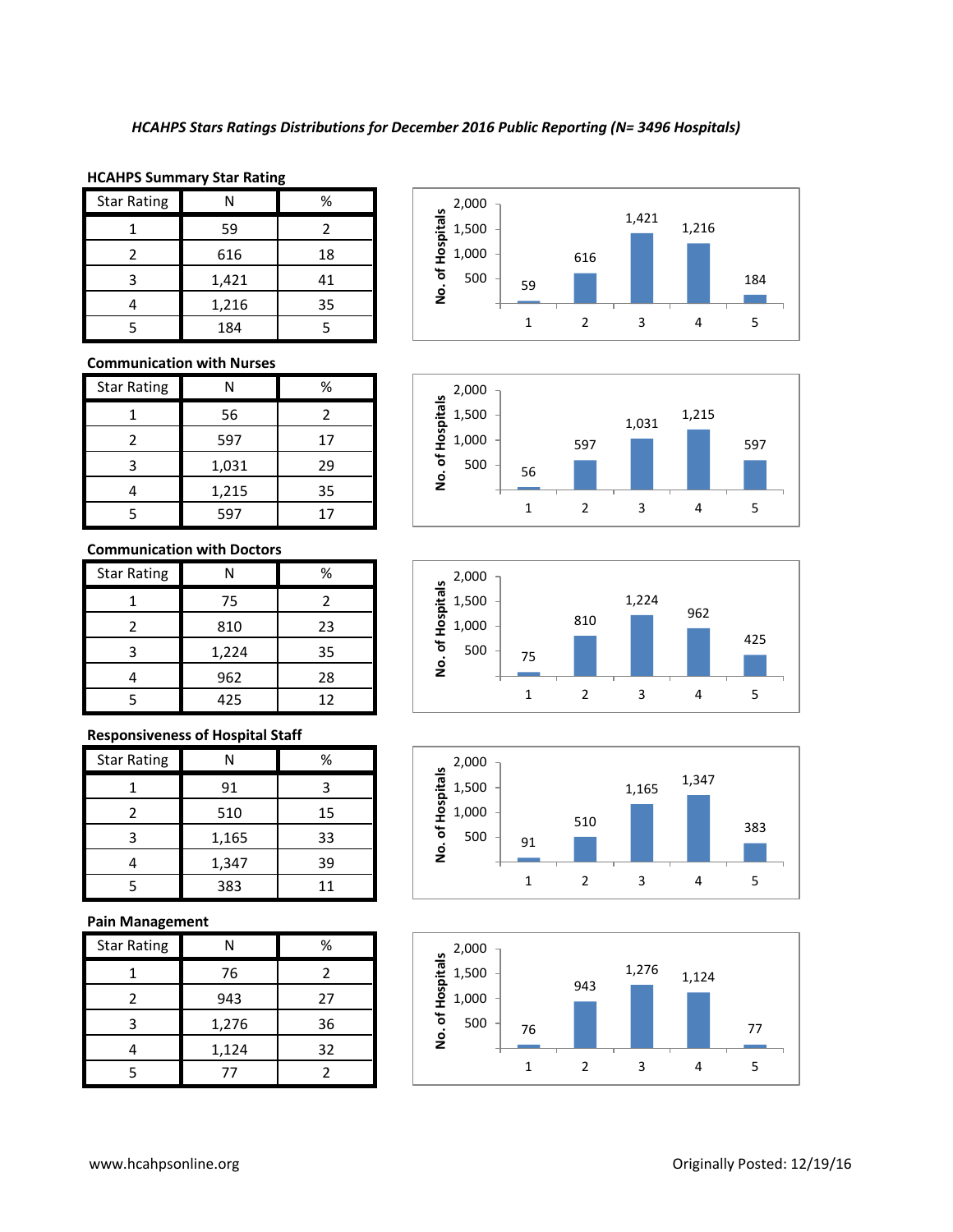## **Communication about Medicines**

| <b>Star Rating</b> | Ν     | %  |
|--------------------|-------|----|
|                    | 70    | 2  |
| 2                  | 874   | 25 |
| 3                  | 1,424 | 41 |
|                    | 917   | 26 |
|                    | 211   |    |

## **Cleanliness of Hospital Environment**

| <b>Star Rating</b> | Ν     | %  |
|--------------------|-------|----|
|                    | 355   | 10 |
|                    | 1,040 | 30 |
| ς                  | 751   | 21 |
|                    | 1,038 | 30 |
|                    | 312   |    |

# **Quietness of Hospital Environment**

| <b>Star Rating</b> |       | ℅  |
|--------------------|-------|----|
|                    | 366   | 10 |
| 2                  | 645   | 18 |
| 3                  | 1,307 | 37 |
|                    | 971   | 28 |
|                    | 207   |    |

# **Discharge Information**

| <b>Star Rating</b> | Ν     | %  |
|--------------------|-------|----|
|                    | 152   |    |
| 2                  | 553   | 16 |
|                    | 1,077 | 31 |
|                    | 1,450 | 41 |
|                    | 264   | 8  |

## **Care Transition**

| <b>Star Rating</b> | Ν     | %  |
|--------------------|-------|----|
|                    | 284   | 8  |
| 2                  | 847   | 24 |
| 3                  | 1,106 | 32 |
|                    | 1,134 | 32 |
| 5                  | 125   |    |